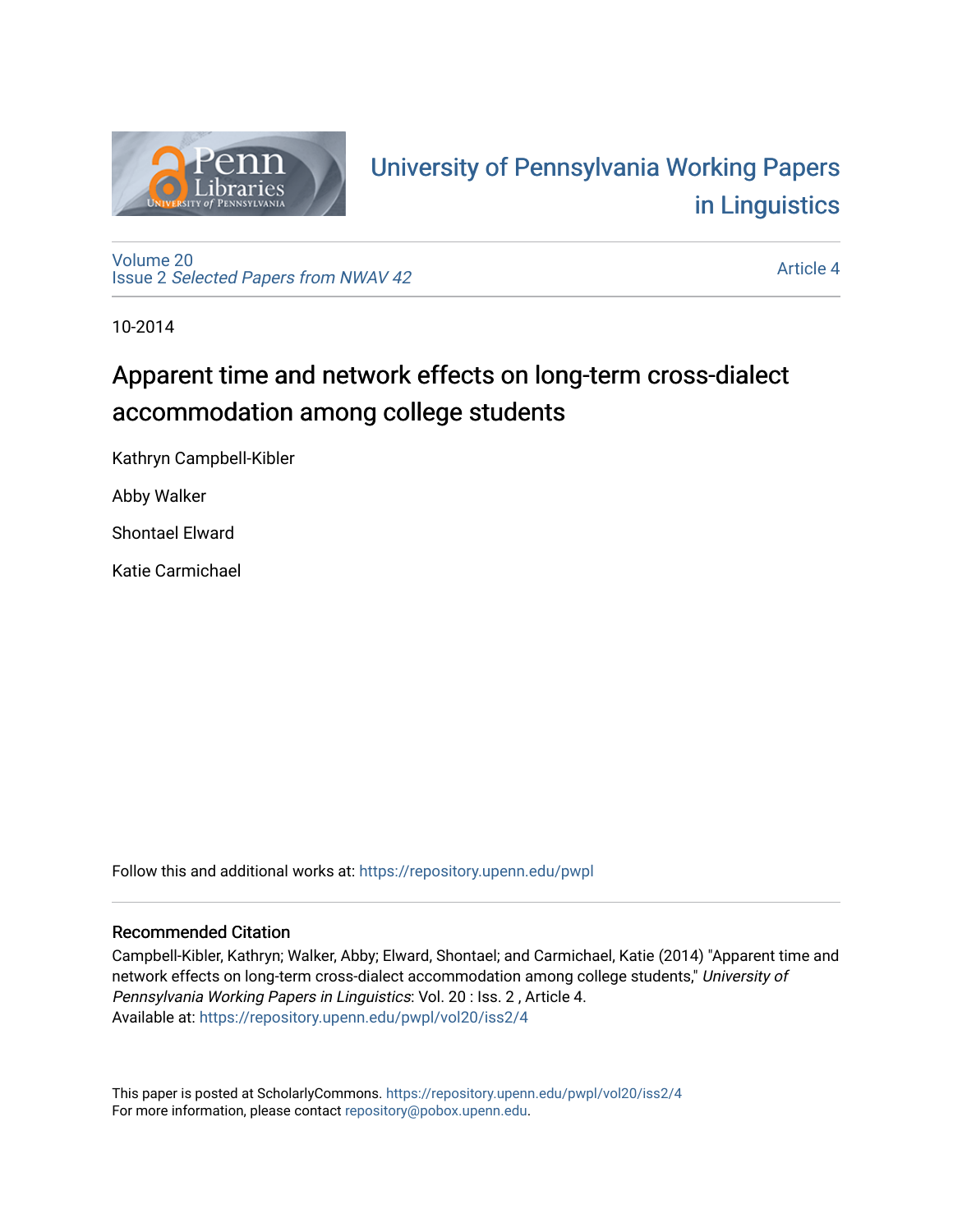# Apparent time and network effects on long-term cross-dialect accommodation among college students

## Abstract

College is believed to be a time of linguistic change, particularly due to cross-dialect mixing (Bigham 2010, Evans and Iverson 2007). We examine apparent time change in the read speech of 109 white college students from Ohio in three features of the Northern Cities Shift: TRAP fronting/raising (F2-F1), LOT fronting (F2) and lowering/backing (F2-F1) of KIT and DRESS. We also examined the monophthongization of PRICE, a feature of Southern speech.

We find two results that suggest tentative support for long-term accommodation: an effect of selfreported regional network on TRAP in northern Ohioans and an interaction between year of school and self-reported regional network on PRICE among southern Ohioans. However, no effects of apparent time through college are observed, leaving open the possibility that the effects observed, if real, are trigger by identity factors rather than exposure.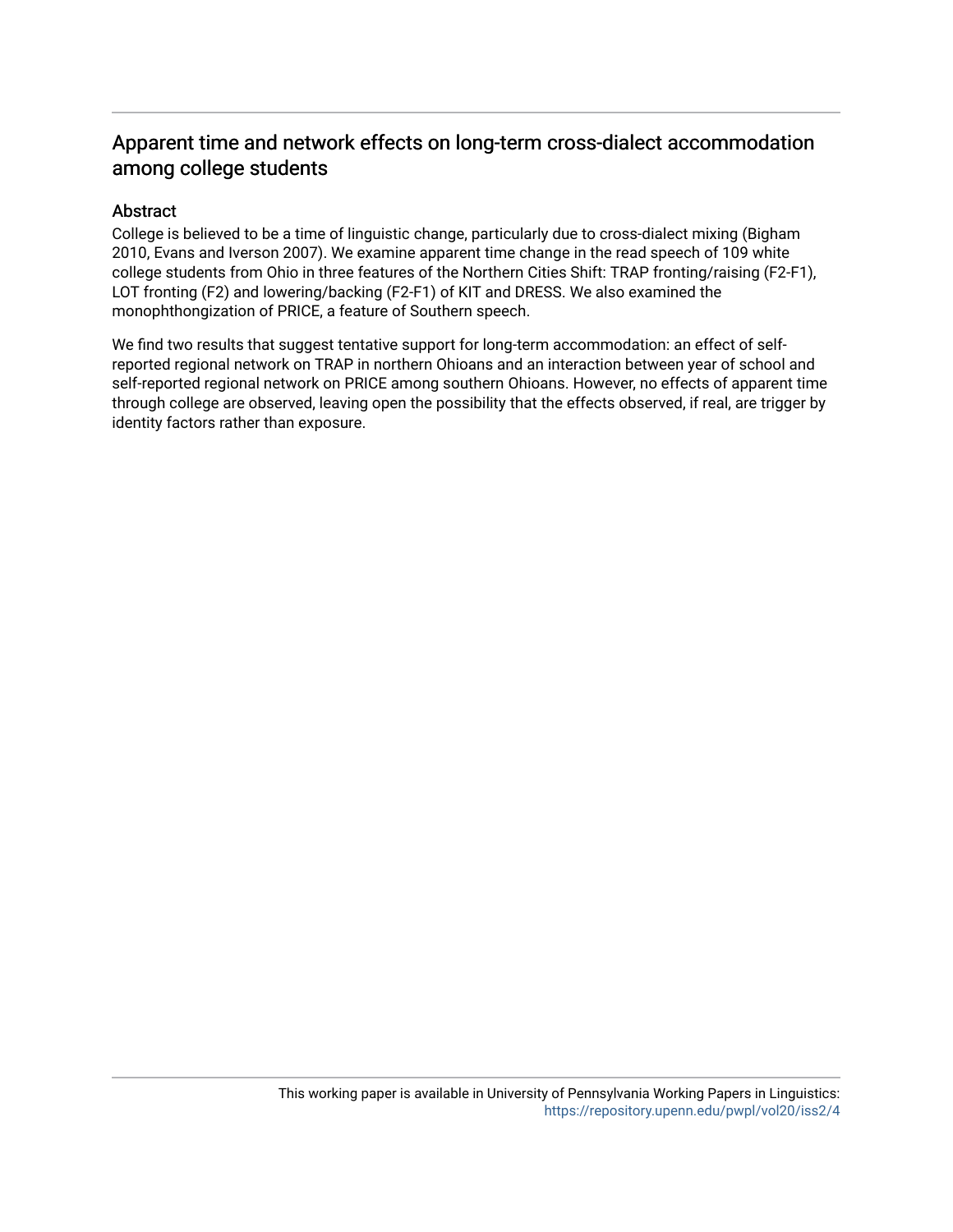### Apparent time and network effects on long-term cross-dialect accommodation among college students

Kathryn Campbell-Kibler, Abby Walker, Shontael Elward and Katie Carmichael<sup>∗</sup>

#### 1 Introduction

A key research area for both sociolinguists and phoneticians at present is understanding the mechanisms through which hearing the speech of others influences speech production. While the shortterm effects of such exposure have been repeatedly studied, less work has been done on accommodation over the course of months or years. A solid understanding of long-term accommodation is needed, however, to assess the extent to which interpersonal accommodation contributes to language change effects, both within the individual (Sankoff and Blondeau 2007) and within communities (Trudgill 2008).

College students are an ideal population in which to investigate long-term accommodation. College is a common, though by no means universal, relocation experience for young adults, often involving moves to new dialect regions, or interaction with others who have come from other regions. In addition, college students undergo significant development and change of social identity (Arnett 2000, Larose and Boivin 1998), allowing us to probe the competing or cooperative effects of exposure and identity in language change.

This study examines the role of years in school and self-reported interactional networks on the regional speech of white undergraduate students at the Ohio State University from northern, central and southern Ohio. We find preliminary evidence suggesting effects from self-reported interactional networks on the TRAP productions of northern Ohioans and on the PRICE productions of southern Ohioans. These effects provide potential support for models of long-term accommodation, although they do not rule out identity factors.

#### 2 Short and Long-term Accommodation

A strong literature has shown that speakers are directly influenced in their phonetic productions by the speech of their interlocutors. Early work on this topic emphasized the socially useful aspects of accommodation (Giles and Powesland 1975), demonstrating that shifting speech to resemble that of an interlocutor is an effective way of increasing liking (Street and Brady 1982) and that speakers diverge in the face of disagreement or dislike, particularly ethnolinguistic threats (Bourhis, Giles, Leyens, and Tajfel 1979). This tradition has flourished and been extended theoretically to explain not only the effects of an interlocutors' actual speech patterns, but their imagined traits, or even effects accommodating to speakers not physically present, for example, those invoked in the discussion (Bell 1984).

Another thread of work has sought to understand accommodation in light of automatic processes resulting from the perceptual processing of specific forms (Goldinger 1998, Bock, Dell, Chang, and Onishi 2007). This work has proposed that perception and production processes are at least partially linked, allowing the perception of a given form to leave an imprint or activation of some kind, declining over time, which makes it easier for the hearer/reader to perceive subsequent instances of that same form or related forms and more likely to produce tokens of the same form or related forms. Where this tradition differs from the other is in focusing on instances where the effects do not seem to be explainable by conscious social strategizing. These effects do not seem strategic based on the small size of the phonetic adjustments, the rapidity of the effects, and their appearance in laboratory tasks like shadowing, where a desire to appeal to an interlocutor is not a likely immediate social goal (Goldinger 1998, Shockley, Sabadini, and Fowler 2004). Despite the apparent lack of strategic

<sup>∗</sup>Our gratitude to the many undergraduates who helped to develop this project, particularly Emma Chomin, Mary Kathryn Bauer, Amber Torelli, Christine Wingate and Lindsay Jeffers, and to the undergraduate participants. The audience at NWAV 42 provided helpful feedback on an earlier version of this paper.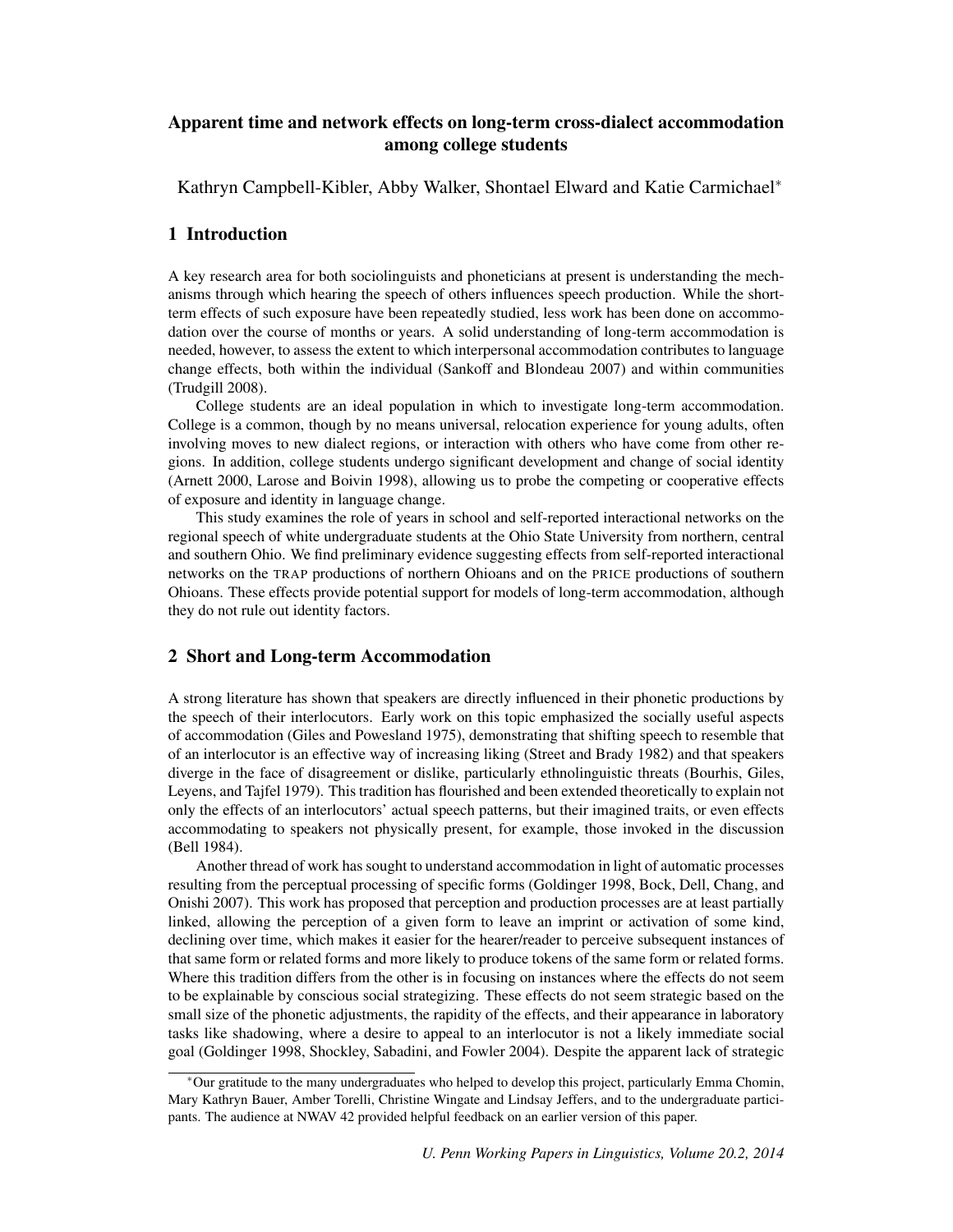benefit in these laboratory tasks, the effects nonetheless are mediated by social attitudes towards the speaker (Abrego-Collier, Grove, Sonderegger, and Yu 2011) and their speech variety (Babel 2010).

Due largely to practical constraints, work in both these traditions has focused on short term effects, over the course of seconds, as in a shadowing task, or minutes or hours, in the case of dialoguebased data (e.g., Pardo 2006). While such effects are of inherent interest regardless of their longerterm consequences, their role in language change depends on accommodation effects accumulating over time, leading ultimately to changes in the speaker independent of the presence of a triggering interlocutor. Some work on long-term accommodation has been carried out, and it has in general terms supported the findings of the short-term accommodation, namely that accommodation seems to occur, but is relatively small in terms of effect size and somewhat idiosyncratic. For example, Sonderegger and colleagues have taken advantage of the "natural experiment" created by the British reality TV show Big Brother, in which participants are isolated in a house together and recorded continuously. They find some evidence of long-term accommodation among the participants, albeit of a complex and intermittent type (Sonderegger, Beltrama, Chatzikonstantinou, Franklin, Kirken, Lee, Nelson, Nicoletto, Penslar, Provenza, Rothfels, Bane, Graff, and Riggle 2012). Similarly, Pardo, Gibbons, Suppes, and Krauss (2012) found some evidence in a small study suggesting that first year college students' tendency to converge over months toward their roommates may be predicted by their self-reports on the strength of the relationship.

Second dialect acquisition provides another case of natural experiment, where individuals move from one dialect region to another, leading to changes in their regular linguistic interlocutors predictable in the broad case, if not a narrowly controlled experiment. Studies in this tradition likewise support an effect of accommodation, showing effects of the new dialect region, but also suggesting that adults do not consistently become native-like in the new variety, but rather settle at some point in between the two (Munro, Derwing, and Flege 1999, Nycz 2011, Sankoff 2004, Shockey 1984, Tagliamonte and Molfenter 2007). More recently, Walker (2014) suggests that relative attractiveness or prestige of the two varieties may play a role, with American ex-patriots more likely to converge toward UK norms than their British counter-parts living in the US. Like Babel's work on short-term accommodation, this finding suggests that a discussion of accommodation effects is not complete without understanding the social positioning of the varieties and/or features in question. This is further supported by Carmichael (2014), who examined speakers of a locally salient variety in the greater New Orleans area who had been permanently or temporarily displaced by Hurricane Katrina. She found that speakers' orientation to the world outside their community correlated with some (but not all) local features, while displacement status correlated with none of them, again underlining the role of social perception over experience in accommodative processes.

#### 3 Sociolinguistics in College

College students undergo changes to social identity ranging from the relatively simple redefinitions of life-stage as they transition from in and out of college, to more massive overhauls related to sociopolitical affiliation, sexual identity, future career and other changes to key facets of identity. High school students have been well studied in sociolinguistics; indeed, many of the core insights of the third wave of variation are based on studies of high school students (e.g., Eckert 2000, Mendoza-Denton 2008), including the observation that the relationship between "social address" features like socioeconomic background and linguistic behavior is mediated by speaker's positioning in locally meaningful social categories, positioning which they agentively contribute to, in interaction with their interlocutors.

While college has been under-studied as a life stage relative to its theoretical promise and the ease of accessing individuals in it, some sociolinguistic work has investigated it. Some of this work has looked at subpopulations of college students for reasons not related to accommodation, for example Kiesling (1998). Others have examined questions similar to ours. Evans and Iverson (2007) found that the exposure to and ideological privileging of southern English varieties had an impact on the perceptual, but not production systems of northern English university students. Wagner (2012) found no change in regional vowel variables, but some in (ING) usage, although her college stu-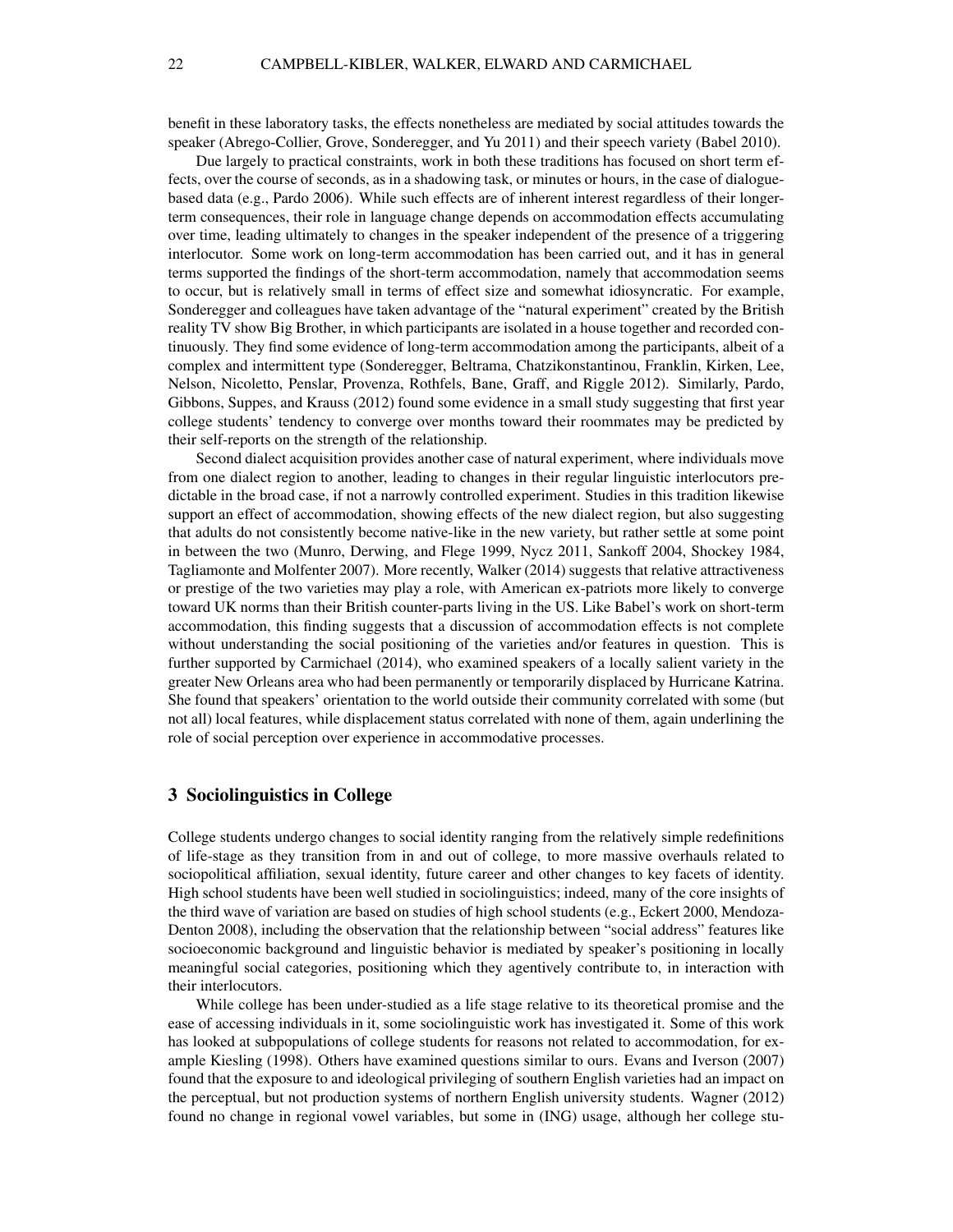dents were, by and large, still embedded in and loyal to their home neighborhood social networks. In contrast, Bigham (2010) did find evidence of changes in regional vowel systems, among southern Illinois residents attending Southern Illinois University at Carbondale (SIUC), a school located in southern Illinois but sociolinguistically dominated by Chicagoans and their Inland North vowel patterns.

We report here on preliminary results of a large-scale investigation into the relative strength and interaction between these two general contributors to college students' speech changes: exposure to other forms on the one hand and identity changes on the other. In the current study, we examine a corpus of read speech from students at the Ohio State University for changes in regionally relevant vowel production based on two primary predictors: year of school of the speaker, intended to represent an apparent time approach to tracking change through college years, and self-reported regional make-up of social networks.

Ohio boasts a sociolinguistically diverse population ideal for this study, even considering only, as this study does, white, native Ohioans. Its geographic position and migration history means that examples of all three of Labov's (1991) "three dialects of English" are represented. Central Ohio, in which the university is located, features an accent considered by many Americans to be regionally unmarked or unaccented (Bonfiglio 2002, Campbell-Kibler 2012). Northern areas of Ohio are part of the Inland North region (Labov, Ash, and Boberg 2006), which Ohioans are to some extent becoming aware of as a "northern accent" or "Cleveland accent" (Campbell-Kibler 2012). Despite this growing awareness, both central and northern Ohioans are widely seen as unaccented (Bonfiglio 2002, Campbell-Kibler 2012). The upper or inland south (Carver 1987, Labov et al. 2006) is also represented within Ohio, in the southeast especially, but also, due to internal migration, in pockets throughout the state (Flanigan 2000, 2005). Due to the regional localization of this accent in Appalachia, this variety is widely stigmatized (Campbell-Kibler 2012). In this paper we examine these three groups at OSU, focusing in the case of the central and northerners on the raising and/or fronting of TRAP<sup>1</sup>, the lowering and/or backing of DRESS and KIT and the fronting of LOT, all features of the Northern Cities Shift and key distinguishing features between Midland and Inland North varieties (Labov et al. 2006). In the case of southern Ohioans, we focus here on the monophthongization of PRICE.

#### 4 Methods

Our data is drawn from the OhioSpeaks corpus, an integrated research and teaching project at the Ohio State University (Wanjema, Carmichael, Walker, and Campbell-Kibler 2013). The project aims to increase undergraduate interest and experience in research by inviting them to view their own recorded voices as objects of scholarly inquiry. In modules placed in courses across multiple departments, students complete a background questionnaire and record themselves reading a prepared word list and, in some cases, passages and/or sentences. These data are used to enhance their learning of course content, and are then, with their consent, added to the research corpus.

Because students were tasked with recording themselves, a range of audio tools were used, primarily laptop built-in microphones and cellphone microphones. In some cases, students were asked to read the same material multiple times, first in their "regular voice" and again in a variety of guises, ranging from a simple repetition to performances like sounding as masculine as possible or performing radio ads to appeal to a specific demographic. Foreign language students were given material in both English and their target language to read. The current study is based only on the "self" guise, the first reading of English material performed in what the participants consider to be their own normal reading voice.

In our study, the effect of accommodation is included in two ways: by time spent in school and in the self-reported regional make-up of social networks. While the tradition of social network analysis in sociolinguistic variation has focused on the character of the networks themselves, for ex-

<sup>&</sup>lt;sup>1</sup>We base our vowel class terms on the labeling conventions of Wells (1982), but for simplicity use TRAP to refer to the combined TRAP/BATH class, which is collapsed in the varieties under discussion here. In this case, we limit our analysis to tokens not appearing before nasals.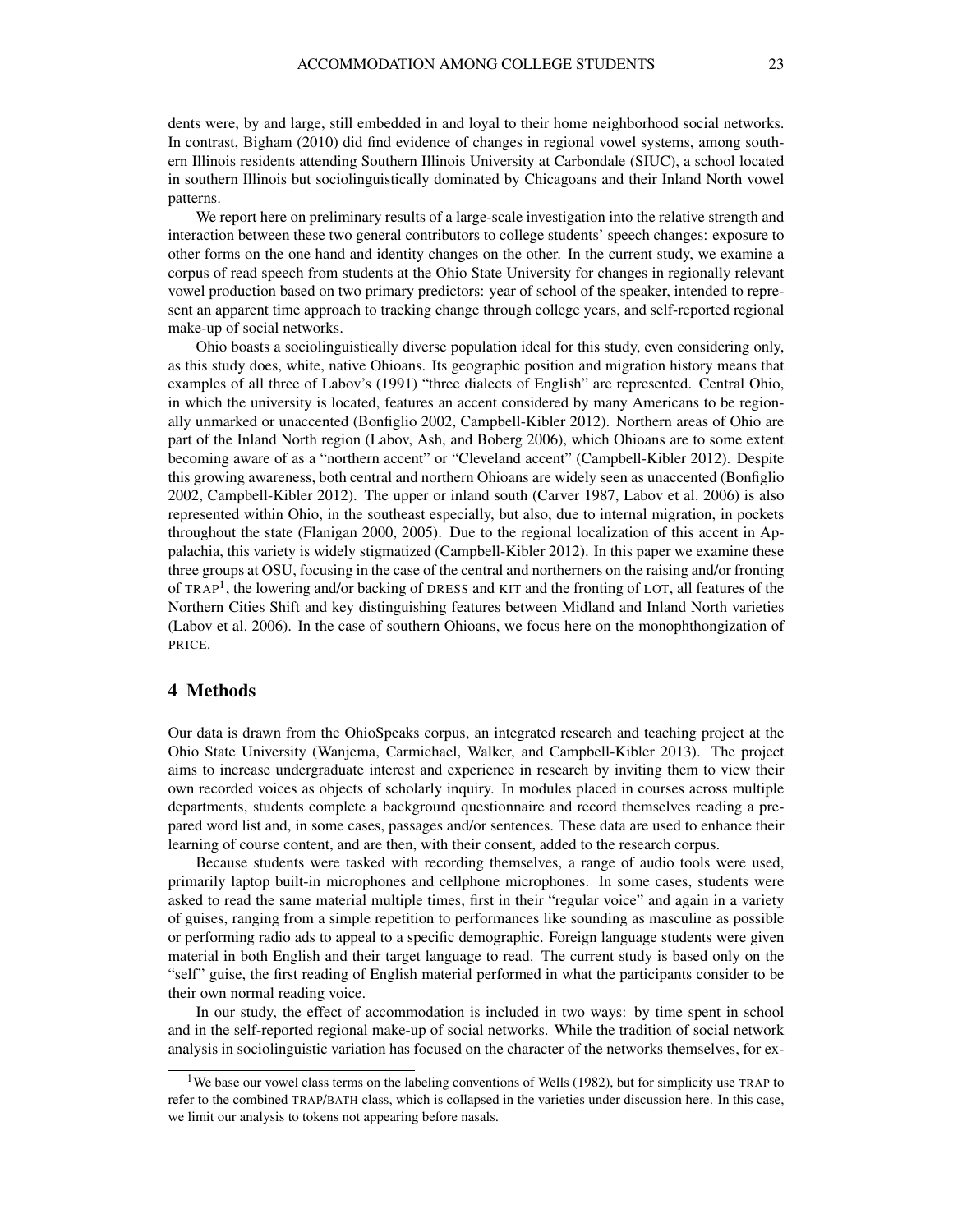ample their density (Milroy and Milroy 1992), our data do not enable such sophisticated approaches. Instead, we asked participants to report where their most common interlocutors were from, offering choices of regions within and outside of Ohio. The checkbox options listed were *Central OH*, *Southeast OH*, *Northeast OH*, *Southwest OH*, *Northwest OH*, *US North*, *US South*, *US West*, *US Northeast*, *US Midatlantic*, *International*, and *Somewhere else*. Participants were able to check as many items as they liked. The region of the speakers themselves was collected by two methods. For 20 of the participants, who used the first version of the demographic questionnaire, region was coded based on their reported regional history, with northern speakers from north of Mansfield, southern speakers from south of Lancaster and central speakers from between the two. Subsequent speakers were self-described, selecting from the options: *Central Ohio*, *Northern Ohio*, *Southern Ohio*, *Outside Ohio, in the US*, *Outside the US*, and *I moved around*. These participants also provided a full residential history, which is not used in the current analysis.

Recordings were processed automatically, with no hand-correction at any stage. They were first phonetically aligned using the p2fa forced aligner (Yuan and Liberman 2008). The resulting textgrids were loaded into Praat to extract acoustic information. In the subsequent discussion, F1 and F2 measurements are based on stressed tokens of each vowel class, measured at the highest intensity point between 20 and 80 percent of the vowel. Degree of diphthongization is measured with Euclidean distance in F1/F2 space between the 20 and 80 percent points of the vowel.

Due to the lack of hand correction, outliers were calculated conservatively and excluded, to minimize contributions from measurement errors to the final results. Outliers were identified for each subject and each vowel class individually. First the median and the median absolute deviation were calculated, because these measurements, of central tendency and variability respectively, are more robust to outlier influence than mean and standard deviation. For each vowel class within each speaker, points more than twice the median absolute deviation from the median were excluded.

The measurements of interest for each vowel were determined on the basis of the variable in question. For TRAP, DRESS and KIT, the trajectory of interest includes both the F1 and F2 dimensions, so a z-score normalized (Lobanov 1971) F1 was subtracted from normalized F2 as a combined measure of raising and/or fronting. The fronting of LOT was measured using normalized measurement of F2 only. Diphthongization of PRICE was measured based on the Euclidean distance in non-normalized F1/F2 space between the 20% and 80% measurements of each vowel.

In each case, the measurement of interest was fitted to a mixed effects linear regression model using the lme4 package of R. Fixed effects tested were all speaker characteristics, aside from vowel duration which was included in each model:

- Gender, coded as male or female, with speakers identifying otherwise excluded for small numbers
- Region, coded as southern, central or northern Ohio
- Year of school
- Regional network self-report relevant for the variable in question (central and northeast Ohio for TRAP, DRESS and LOT and southeast Ohio for PRICE)

In addition, the three two-way interactions between year of school, region and network were tested. Random effects were included for the grouping factors of preceding segment, following segment, speaker, word, course (e.g., Language and Gender, Spanish, etc.) and course instance (e.g., with a specific instructor and term). Ideally, these grouping factors would be included for random intercepts and also random slopes for each of the fixed effects tested for which a slope is meaningful, following the exhortation by Barr, Levy, Scheepers, and Tily (2013) to "keep it maximal". The size of the data set and complexity of the models prevent this, however, and the model-fitting algorithms fail to converge (i.e., fail to produce a model at all) when the full structure is included. Accordingly, the random effects structure was reduced as necessary to achieve a model that converged, by eliminating the theoretically least important elements as well as those which appeared in the non-converging models to contribute the least variability. The actual model structures for each variable will be given in Section 5.

The current study is based on data from 109 speakers, all white Ohioans for whom self-reported network data were available and who had spent their lives entirely within a single region of Ohio,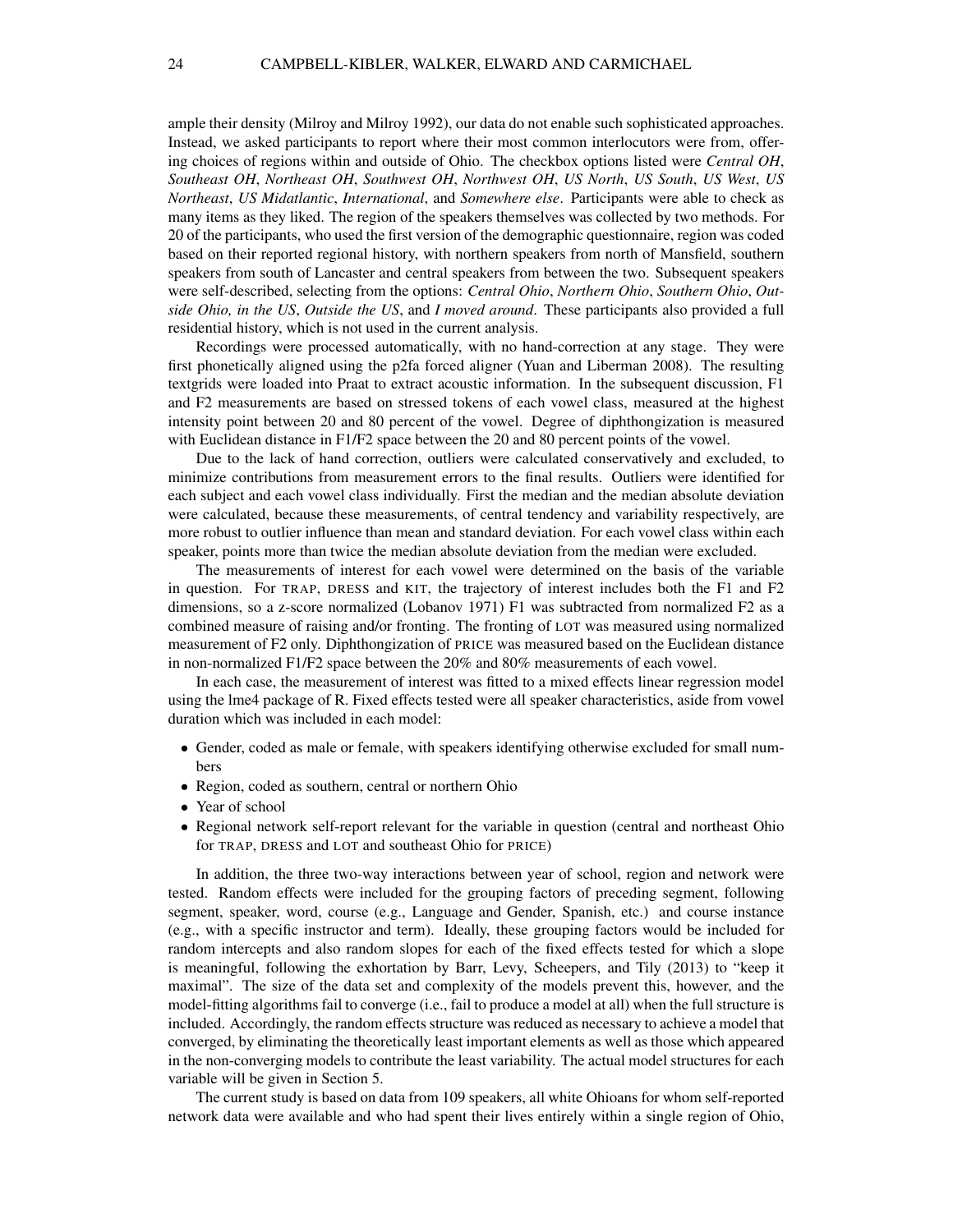whose assigned word list included the relevant tokens. 44 of these were from central Ohio, 32 from northern Ohio and 34 from southern Ohio.

#### 5 Results

Our results offer tentative support for long-term accommodation, in the form of an effect of selfreported regional network on TRAP in northern Ohioans and an interaction between year of school and self-reported regional network on PRICE among southern Ohioans. They do suggest a correlation between common interlocutors and speech production. We present here the details of these results, then discuss possible interpretations.

The first observation is that none of the variables investigated showed a consistent decrease of regional features over time. We saw neither a drop from the first to the second year only (as we might expect if accommodation to a local norm occurred rapidly within the first year) nor did we see dropping from year to year (as we might expect if the primary influence on the regional speech behavior was repeated exposure to alternate forms). Three of the variables investigated, DRESS, KIT and LOT, showed no effects of network or year. Indeed, LOT and KIT showed no effects of any kind, including regional variation. DRESS in contrast showed only regional variation in the expected direction, but no apparent time or network effects.

Two variables did show significant interactions involving networks, and it may be useful to note that the two that did so are the stereotypes (Labov 1972) of our set: TRAP and PRICE. The TRAP model compares northern and central Ohioans, two varieties with opposing trends in the production of the TRAP vowel. Northern Ohio falls within the Inland North and as such has been raising and fronting TRAP (Labov et al. 2006), while central Ohio, in the Midland area, has not. Indeed, some reports suggest that young Columbus speakers, like young Californians (Podesva 2011), are lowering and/or backing these productions (Durian 2012).

| <b>Predictor</b>                             | <b>Estimate</b> | Std. Error | t-value  |
|----------------------------------------------|-----------------|------------|----------|
| Vowel duration                               | -1.74617        | 0.26014    | $-6.712$ |
| Network incl. northeast OH ( $ref = no$ )    | $-0.13872$      | 0.13397    | $-1.035$ |
| Northern speaker (ref = central)             | $-0.07492$      | 0.22558    | $-0.332$ |
| Northern speaker; network incl. northeast OH | 0.57499         | 0.21033    | 2.734    |

Table 1: Fixed effects for TRAP model.  $N = 1238$ , Speaker  $N = 75$ . Categorical predictors are coded for treatment contrasts. Model comparison to one without the network x region interaction:  $p =$ 0.007. Random effects: intercepts for preceding segment, following segment, speaker, word, course and course instance and slope of region for course.

Table 1 gives the final model for TRAP, which suggests that northern OSU students who report interaction with speakers from northeast Ohio show raised and/or fronted (i.e., more northern) productions (see Figure 1). No such effect is seen in among the central Ohioans and neither group shows an effect for network ties to central Ohio. Note the discrepancy between the categorization of the speakers (northern) and their networks (northeast). This is due to a combination of how this information was elicited from participants (network checkboxes were more detailed than region of origin checkboxes) and the possible complicating effect of urban vs. rural background, which is unevenly spread across northeast and northwest Ohio. As the corpus develops, future work will be able to tease these issues apart. For now, we note that the northern category is dominated by speakers from the urban areas of northeast Ohio.

Turning to the analysis of PRICE, Table 2 shows an interaction between year of school and networks among southern Ohioans. Only southerners are included in this model since we did not expect non-southerners to adopt this feature even with exposure, given the stigma of the feature, which is one of the most commonly known stereotypes of southern speech, which is in turn one of the most heavily stigmatized accents in the US (Lippi-Green 2011). Figure 2 shows the relationship between year of school (coded for simplicity as lower for first and second years and upper for third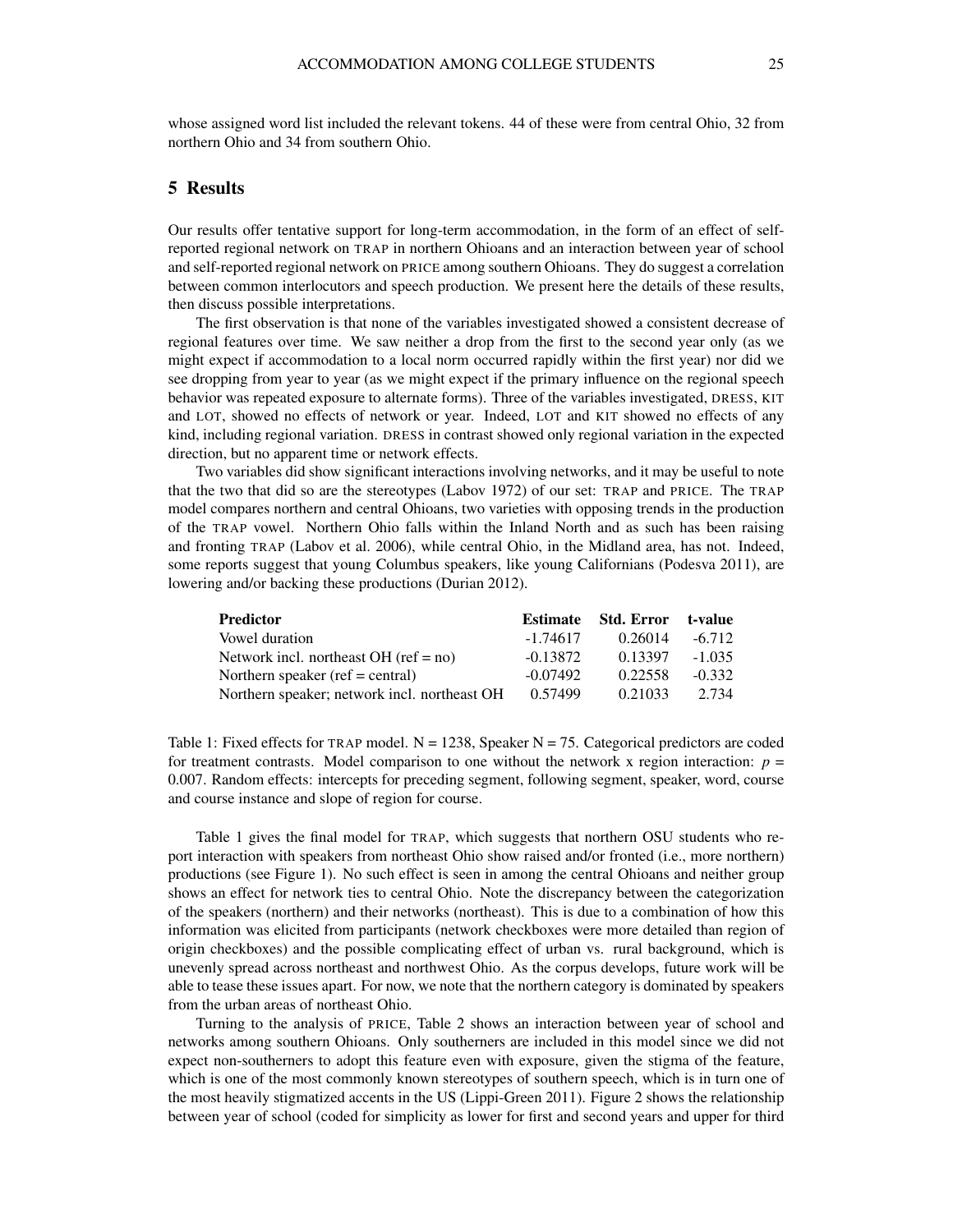

Figure 1: F2-F1 of TRAP class tokens for central and northern Ohioans with and without northeast Ohio networks.

and fourth) and self-reported networks including southeast Ohio. s above, the disconnect between region and network stems from the urban/rural divide, in this case with southeast Ohio showing predominantly rural communities, while many of the students from southwest Ohio come from Cincinnati and its suburbs. Southerners with and without reported southeast networks come from across southern Ohio, with a majority in the southwest area around Cincinnati.

We see that southern Ohioans in their junior and senior years who report links to southeast Ohio show less diphthongal (more southern) productions than their younger counterparts or those with no such links.

| <b>Predictor</b>                            | <b>Estimate</b> | Std. Error | t-value  |
|---------------------------------------------|-----------------|------------|----------|
| Vowel duration                              | 1408.111        | 237.480    | 5.929    |
| Network incl. southeast OH (ref = $no$ )    | 94.377          | 46.621     | 2.024    |
| 3rd or 4th year (ref = $1st/2nd yr$ )       | 2.295           | 35.067     | 0.065    |
| 3rd or 4th year; network incl. southeast OH | $-278.948$      | 83.193     | $-3.353$ |

Table 2: Fixed effects for PRICE model.  $N = 310$ , Speaker  $N = 34$ . Categorical predictors are coded for treatment contrasts. Model comparison to one without the network x region interaction:  $p =$ 0.003. Random effects: intercepts for preceding segment, following segment, speaker, word, course and course instance and slope of year of school (collapsed) for course.

Two network effects thus emerge, while only one effect of time-in-school is seen, and that only as an interaction with self-reported network. If these network effects are supported in future work, we will still need to understand the causal relationships prompt them. Previous work offers some potential explanations. One possibility is that the linguistic interaction directly influences linguistic production, so that northern and southern Ohioans both exhibit these stronger regional features due to more frequent exposure. In this case, additional explanations are needed to account for the lack of network effect among the younger southerners.

Another possibility is that both the linguistic effects and the network patterns are tied to a personal stance regarding place of origin. It may be, for example, that maintaining close ties to home inspires speakers socially to maintain their home accents, or that those most inclined to maintain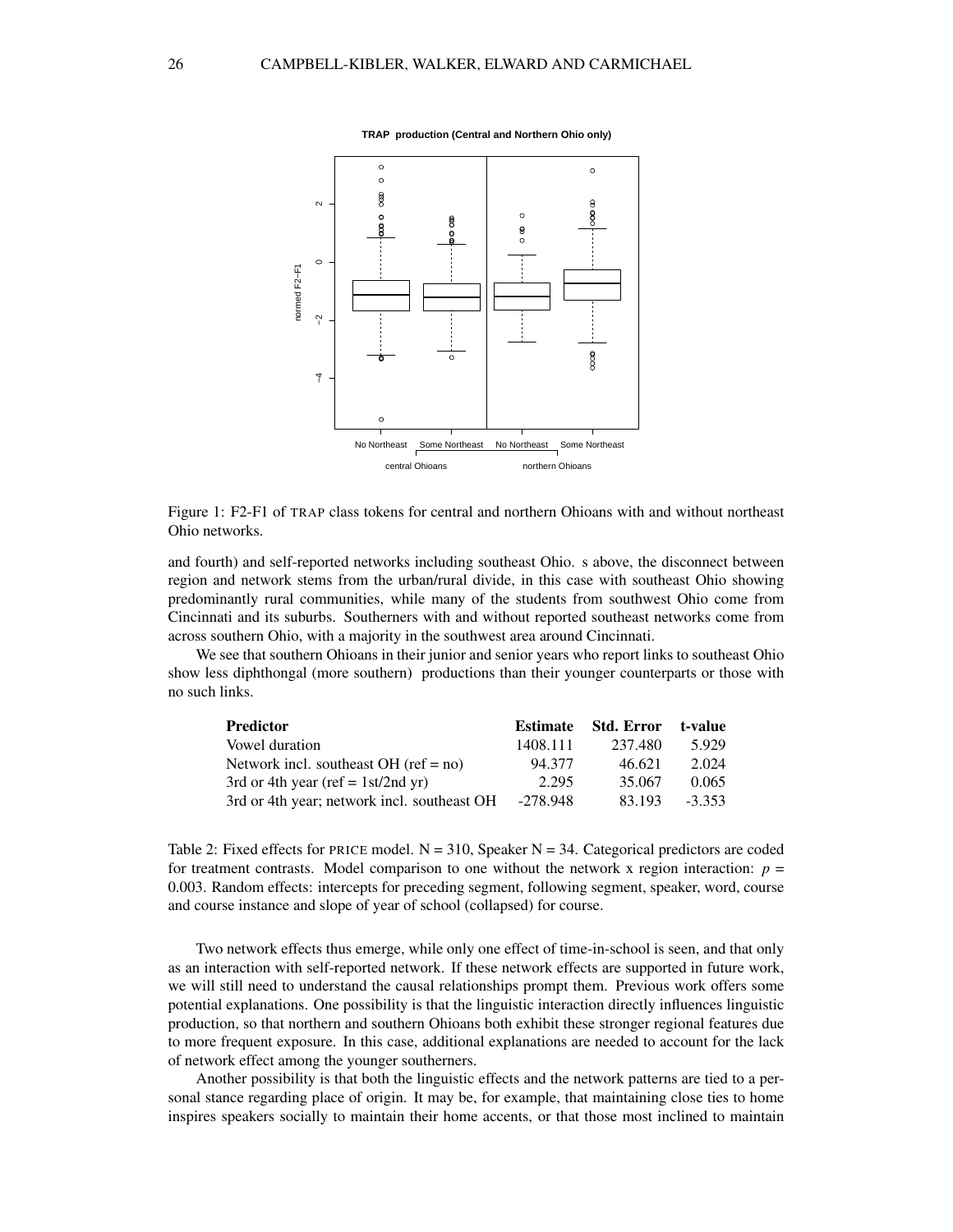

**PRICE diphongization (Southern Ohio only)**

Figure 2: Euclidean distance between F1/F2 measurements at 20% and 80% of PRICE class tokens (up = more diphthongal) for newer and older southern Ohioan students with and without southeast Ohio networks.

contact with their home communities are those whose accents are the strongest in any case. Indeed, the collection itself may be a factor, if, for example, those most regionally identified are most likely to think of their contacts as coming from the region, regardless of their actual interactional patterns. The fact that year of school interacts with network for southern speaker's productions of PRICE such that older students are *more* Southern sounding also raises the possibility that regional identities might strengthen, not weaken, as students progress through college. As more data are available, the additional information about college experiences may be able to help clarify these issues, for example by providing measures of college engagement through living patterns (commuter, off-campus, dorm) and involvement with student clubs.

#### 6 Conclusion

This study has provided a first glimpse at the OhioSpeaks corpus, an ongoing linguistic corpus created through pedagogy-enhancing data analysis tools. Our larger goal is to untangle the various competing or cooperating factors which influence sociolinguistic development through college. In particular, we consider here accommodation to new interlocutors, which we link to both selfreported network and to years of school, on the assumption that students are exposed to speech from outside their home region at school more than they were in their home regions. We in the future we will also be able to consider the effect of social identity factors, including school major, housing choices and participation in school resources such as clubs or Greek life.

In the current preliminary analysis, we have asked whether white Ohioans from three different regions (north, central and south) change their regional vowel productions during their time at OSU and whether their self-reported regional networks predict these productions. We find no pattern of alteration in regional speech through apparent time at OSU, but find two effects which provide tentative support for network effects. These effects, if real, are ambiguous as to whether they support a story of change through exposure or one of social identity as a major driver of change in the individual.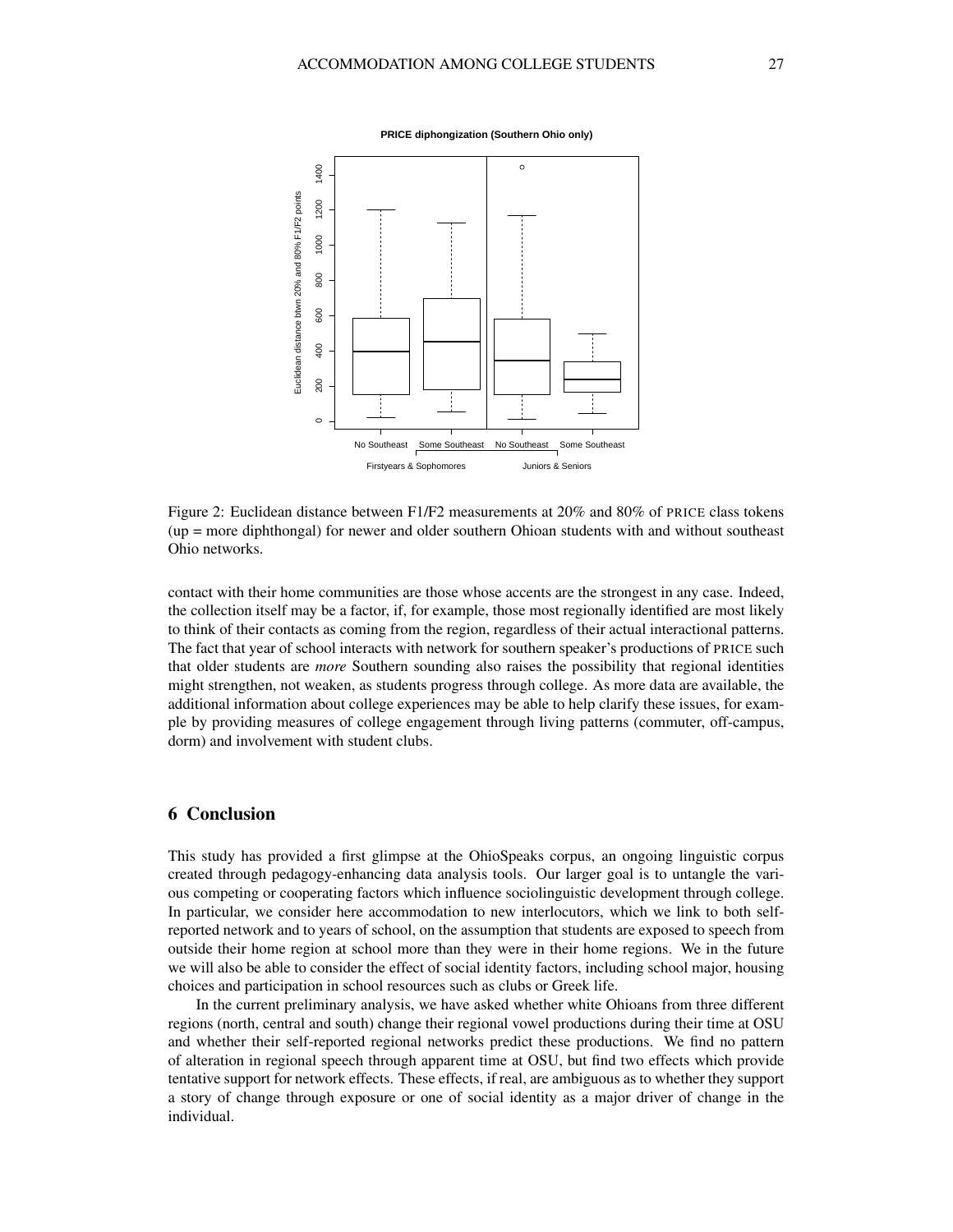#### References

- Abrego-Collier, Carissa, Julian Grove, Morgan Sonderegger, and Alan C. L. Yu. 2011. Effects of speaker evaluation on phonetic convergence. In *Proceedings of the International Congress of the Phonetic Sciences XVII*.
- Arnett, Jeffrey Jensen. 2000. Emerging adulthood: A theory of development from the late teens through the twenties. *American Psychologist* 55:469–480.
- Babel, Molly. 2010. Dialect convergence and divergence in New Zealand English. *Language in Society* 39:437– 456.
- Barr, Dale J., Roger Levy, Christoph Scheepers, and Harry J. Tily. 2013. Random effects structure for confirmatory hypothesis testing: Keep it maximal. *Journal of Memory and Language* 68:255–278.
- Bell, Allan. 1984. Language style as audience design. *Language in Society* 13:145–204.
- Bigham, Douglas S. 2010. Mechanisms of accommodation among emerging adults in a university setting. *Journal of English Linguistics* 38:193–210.
- Bock, Kathryn, Gary S. Dell, Franklin Chang, and Kristine H. Onishi. 2007. Persistent structural priming from language comprehension to language production. *Cognition* 104:437–458.
- Bonfiglio, Thomas Paul. 2002. *Race and the Rise of Standard American*. Berlin: Mouton de Gruyter.
- Bourhis, Richard Y., Howard Giles, Jaques P. Leyens, and Henri Tajfel. 1979. Psycholinguistic distinctiveness: Language divergence in Belgium. In *Language and Social Psychology*, ed. Howard Giles and Robert N. St. Clair, 158–185. Oxford: Basil Blackwell.
- Campbell-Kibler, Kathryn. 2012. Contestation and enregisterment in Ohio's imagined dialects. *Journal of English Linguistics* 40:281–305.
- Carmichael, Katie. 2014. "I never thought I had an accent until the hurricane": Sociolinguistic Variation in Post-Katrina Greater New Orleans. Doctoral dissertation, The Ohio State University, Columbus, OH.
- Carver, Craig M. 1987. *American Regional Dialects: A Word Geography*. Ann Arbor, Michigan: University of Michigan Press.
- Durian, David. 2012. A New Perspective on Vowel Variation across the 19th and 20th Centuries in Columbus, OH. Doctoral dissertation, The Ohio State University.
- Eckert, Penelope. 2000. *Linguistic Variation as Social Practice: The Linguistic Construction of Identity in Belten High*. New York: Blackwell.
- Evans, Bronwen G., and Paul Iverson. 2007. Plasticity in vowel perception and production: A study of accent change in young adults. *Journal of the Acoustical Society of America* 121:3814–3826.
- Flanigan, Beverly Olson. 2000. Mapping the Ohio valley: South Midland, lower North or Appalachian? *American Speech* 77.
- Flanigan, Beverly Olson. 2005. Mapping Ohio: Dialect boundaries revisited. In *Language Diversity in Michigan and Ohio: Towards Two State Linguistic Profiles*, ed. Brian D. Joseph, Carol G. Preston, and Dennis R. Preston, 1–24. Ann Arbor, Michigan: Caravan Books.
- Giles, Howard, and Peter Powesland. 1975. *Speech Style and Social Evaluation*. San Francisco: Academic Press.
- Goldinger, Stephen D. 1998. Echoes of echoes? An episodic theory of lexical access. *Psychological Review* 105:251–279.
- Kiesling, Scott. 1998. Men's identities and sociolinguistic variation: The case of fraternity men. *Journal of Sociolinguistics* 2:69–99.
- Labov, William. 1972. *Sociolinguistic Patterns*. Philadelphia: University of Pennsylvania Press.
- Labov, William. 1991. The three dialects of English. In *New Ways of Analyzing Sound Change*, ed. Penelope Eckert, 1–44. New York.
- Labov, William, Sharon Ash, and Charles Boberg. 2006. *The Atlas of North American English: Phonetics, Phonology and Sound Change*. Berlin: Mouton de Gruyter.
- Larose, Simon, and Michel Boivin. 1998. Attachment to parents, social support expectations, and socioemotional adjustment during the high school-college transition. *Journal of Research on Adolescence* 8:1–27.
- Lippi-Green, Rosina. 2011. *English with an Accent: Language, Ideology, and Discrimination in the United States*. New York: Routledge, 2nd edition.
- Lobanov, Boris M. 1971. Classification of Russian vowels spoken by different listeners. *Journal of the Acoustical Society of America* 49:606–08.
- Mendoza-Denton, Norma. 2008. *Homegirls: Language and Cultural Practice among Latina Youth Gangs*. Malden, MA: Blackwell.